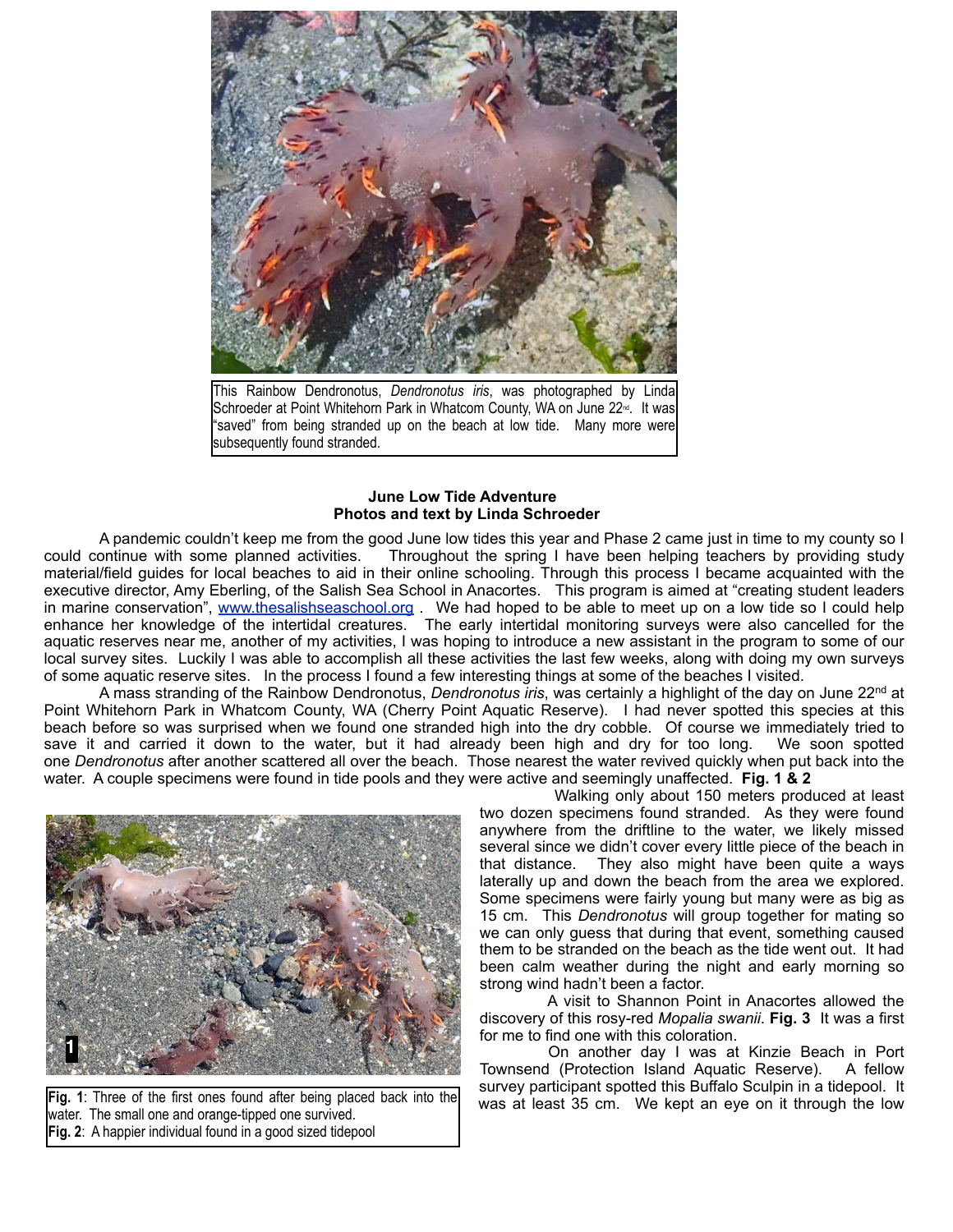

tide. The water level lowered to a point where it just barely covered the sculpin but it was luckily a cooler day and the water didn't get overly hot. As the tide was returning and the pool filling again, the sculpin seemed pretty frisky with the incoming cool water. **Fig. 4**



*The Dredgings*, volume 60 No. 4, 2019, page 8 www.PNWSC.org

## *Dendronotus iris* **observations** *By Kathleen Fenner, photos by Kathleen Fenner except as noted*

With the anchor dropped we back-rolled off our boat and descended to explore the ocean floor. It was June 7<sup>th</sup>, 2020, the sun was shining and the ocean had wonderful visibility. We wanted to share with Gord Bell's cousin, pictures and knowledge of what resided in the ocean directly in front of her Maple Bay, BC family home. Gord has early childhood memories here but no one had explored beneath the ocean's surface. The property sits on a steep rock embankment with a rock face joining land and sea. Having dove relatively close by, and by looking at the charts, we expected to find a continuation of the wall we have dove at Arbutus Point. The sea floor composition was not as we anticipated.

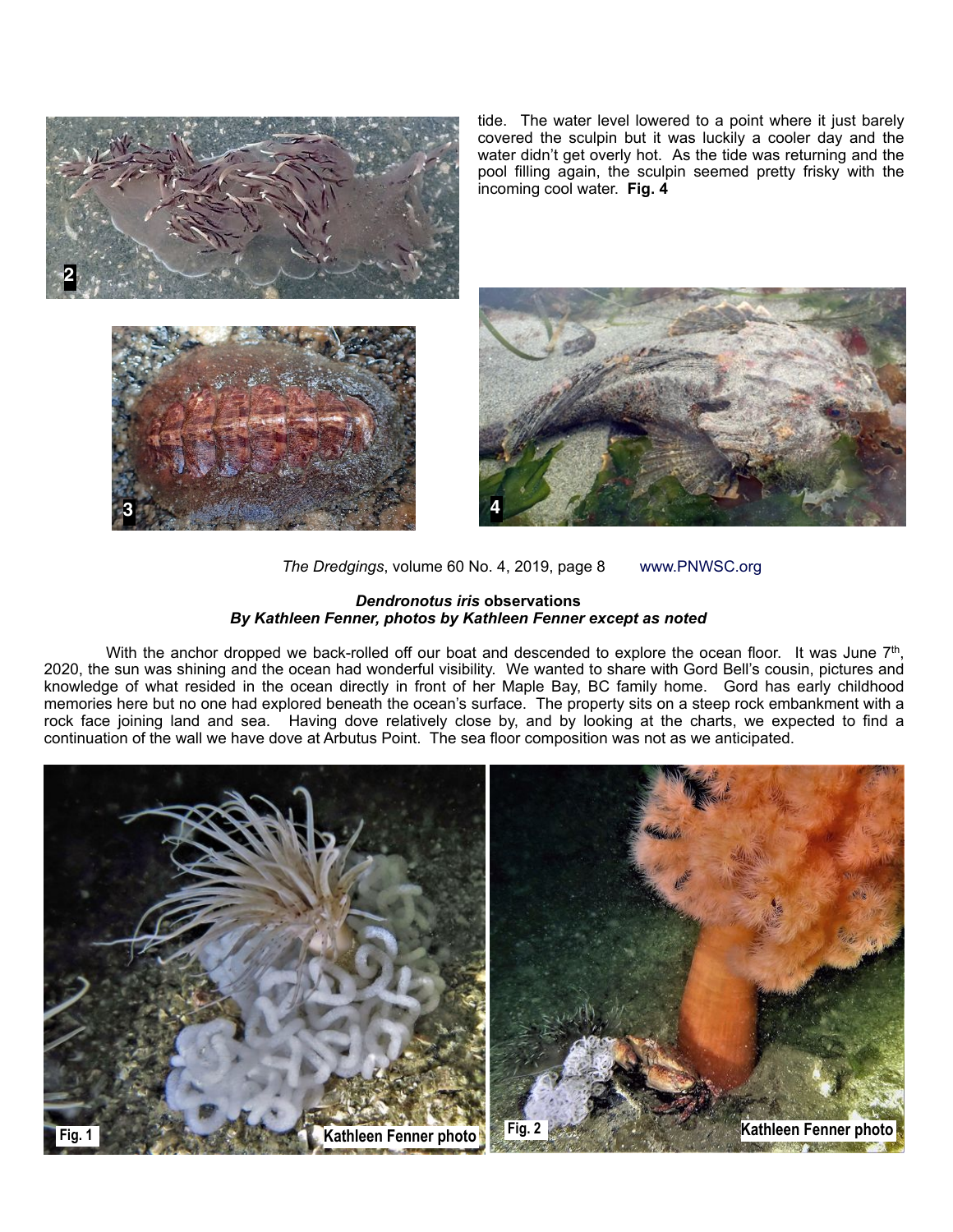Sand mixed with mud and shell debris covered the ocean floor. We went below 90 ft. and could not find any resemblance of a wall, just a steep sandy drop off. We were in a huge open area of soft substrate. Greeting us were *Dendronotus iris* in large numbers. They were everywhere we looked, usually having just a few feet between them. We saw well in excess of 100 *D. iris*. At this time we also noted a few of their egg masses and many *Pachycerianthus fimbriatus* (Tube Dwelling Anenomes). (**Fig. 1**) *P. fimbriatus* is a known food source for *D. iris* and a common sighting for us in this type of environment. There were four of us diving. Two of us have hundreds of dives each and two have thousands but no one had seen *D. iris* in these kind of numbers.

 The soft substrate did provide home for some sculpins and flatfish as well as other invertebrates. We saw a significant number of *Cancer productus* (Red Rock Crab) including mating pairs. There also was the occasional *Metridium farcimen* (Giant Plumose Anenome). Watching *D. iris* move away from an egg mass under *M. farcimen* with *C. productus* sitting right beside the egg mass, I realized there is so much to learn about interconnectedness. (**Fig. 2**)





On June 27<sup>th</sup> we returned to explore further. This time we found huge numbers of egg masses. We watched a group of four *D. iris* (possibly five) huddled together as eggs were being deposited. (**Fig. 3**) We were seeing large numbers of *D. iris* but they weren't outnumbering the *P. fimbriatus* as seen on June 7th. The new sighting for us this dive were dozens of deceased

*D. iris*. (**Fig. 4**) It appeared the decrease in numbers of live *D. iris* could be accounted for by the numbers of deceased. Andy Lamb, in Marine Life of the Pacific Northwest, 2005, pg. 88 states that *P. fimbriatus*, which can form huge fields, can be a spawning site for *D. iris*. We definitely found a spawning site.

 Many egg masses surrounded *P. fimbriatus*. One egg mass we saw was so large it almost buried the *P. fimbriatus* it was by. (**Fig. 5**) It appeared that numerous *D. iris* would begin their life directly beside their food source. Others would end their life, just as new ones started, in close proximity to *P. fimbriatus*. I hope death after spawning is a normal part of the life cycle for these large beautiful nudibranchs.

*The Dredgings*, volume 60 No. 5, 2019, pages 3-4 www.PNWSC.org

## **And more** *Dendronotus iris* **observations by Linda Schroeder**

 Shortly after the last issue of the newsletter was sent out, I received further observations about mass sightings of the Rainbow Dendronotus. As noted in the article of my June Low Tide Adventures, I'd commented that I had witnessed a mass stranding of this nudibranch at Point Whitehorn Park in Whatcom County, WA. I had guessed it was part of a mating event.

 Just two weeks prior to my sighting, member, Michael Kyte, witnessed at least 15-20 stranded Rainbow Dendronotus just a mile south of where I had been on the same stretch of beach. This was a new sighting for Michael in this area also. The timing of both of our sightings coincides with the observations by Kathleen and Gordon mentioned in the article